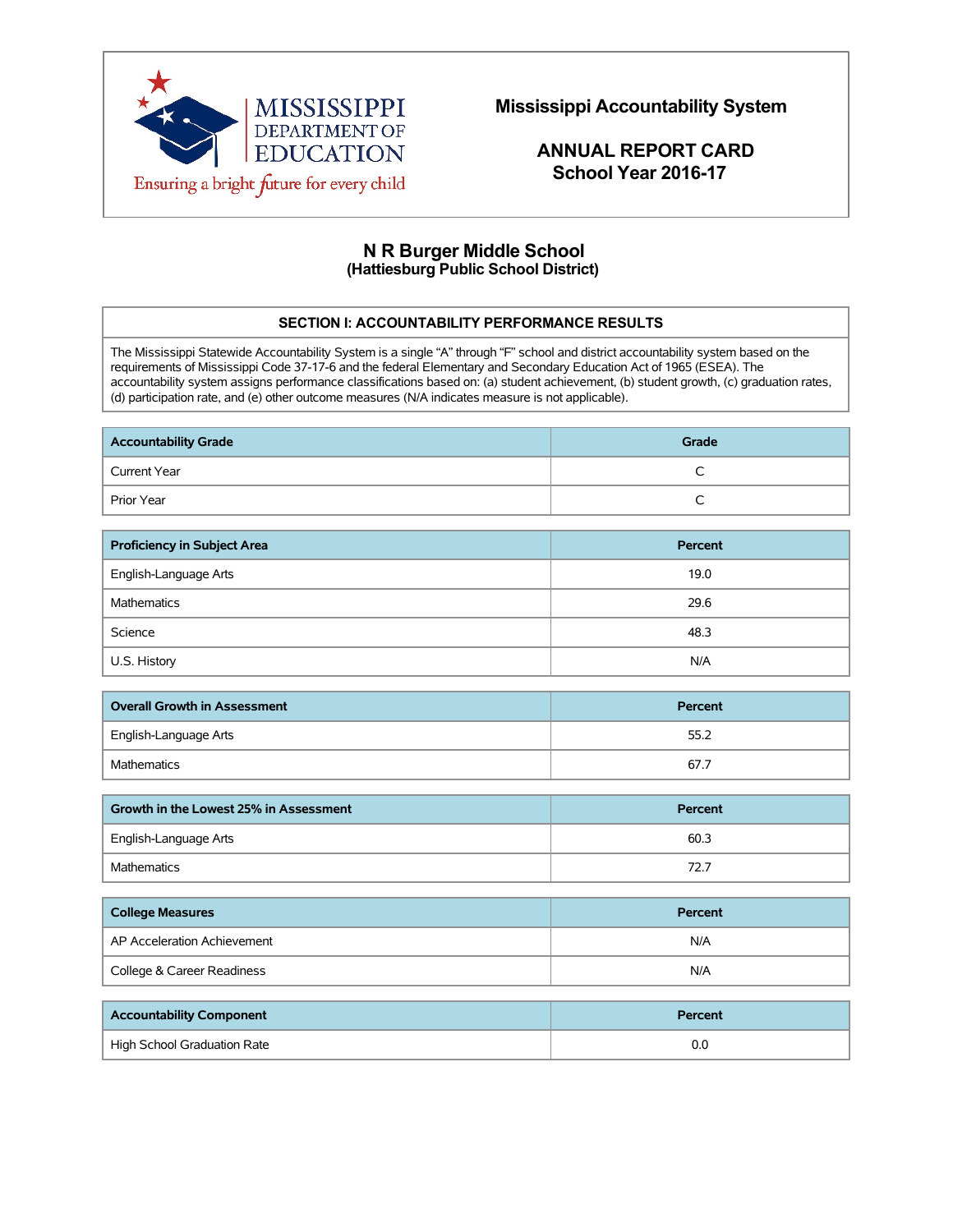#### **SECTION II: Teacher Qualifications**

The results below detail the professional qualifications of elementary and secondary school teachers (i.e., the percent highly qualified), the percentage of teachers with emergency or provisional licensure, and the percentage of core academic classes taught by not highly qualified teachers in high-poverty and low-poverty schools.

| <b>Highly Qualitfied Teachers</b><br>(%) | <b>Teachers with Emergency</b><br><b>Credentials</b><br>$(\% )$ | <b>Courses Taught by not</b><br><b>Highly Qualified Teachers:</b><br>High Poverty Schools (%) | <b>Courses Taught by not</b><br><b>Highly Qualified Teachers:</b><br>Low Poverty Schools (%) |
|------------------------------------------|-----------------------------------------------------------------|-----------------------------------------------------------------------------------------------|----------------------------------------------------------------------------------------------|
| 96.6                                     | 0.0                                                             | 3.9                                                                                           | $**$                                                                                         |

\*\*Data are suppressed following ESEA Section 1111(h)(1)(C)(i)

### **SECTION III: STATEWIDE ASSESSMENTS English Language Arts**

The results below are based upon the Mississippi Academic Assessment Program (MAAP) ELA assessments (including the state's alternate assessment) in grades 3-8 and high school. The MAAP assessment is aligned to the Mississippi College and Career Readiness Standards. The MAAP performance levels were first established in June 2016 based upon statewide data and educator input.

| Group                             | Part. Rate<br>(%) | <b>Advanced</b><br>(%) | <b>Proficient</b><br>(%) | Passing<br>(%) | <b>Basic</b><br>(%) | <b>Minimal</b><br>(%) |
|-----------------------------------|-------------------|------------------------|--------------------------|----------------|---------------------|-----------------------|
| All Students                      | 99.3              | 5.0                    | 13.4                     | 37.8           | 26.6                | 18.0                  |
| Female                            | 98.5              | 5.7                    | 16.0                     | 40.3           | 25.1                | 12.9                  |
| Male                              | 100.0             | < 5.0                  | 11.0                     | 35.5           | 28.0                | 22.7                  |
| Asian                             | $**$              | $**$                   | $**$                     | $**$           | $\ast\ast$          | $**$                  |
| Native American                   | $**$              | $**$                   | $**$                     | $**$           | $**$                | $**$                  |
| <b>Black</b>                      | 99.2              | < 5.0                  | 13.4                     | 37.1           | 27.3                | 18.4                  |
| Hispanic                          | 100.0             | 13.3                   | 13.3                     | 46.7           | 20.0                | 6.7                   |
| Multiracial                       | $**$              | $**$                   | $**$                     | $**$           | $**$                | $**$                  |
| Hawaiian/Pacific Islander         | $**$              | $**$                   | $**$                     | $**$           | $\ast\ast$          | $**$                  |
| White                             | 100.0             | $**$                   | 5.6                      | 55.6           | 16.7                | 22.2                  |
| Economically Disadvantaged        | 99.3              | 5.0                    | 13.7                     | 37.8           | 26.5                | 17.7                  |
| Limited English Proficient        | $**$              | $**$                   | $**$                     | $**$           | $**$                | $**$                  |
| <b>Students with Disabilities</b> | 100.0             | $**$                   | 5.0                      | 16.3           | 26.3                | 55.0                  |
| Migrant                           | $**$              | $**$                   | $**$                     | $**$           | $**$                | $**$                  |

 **School**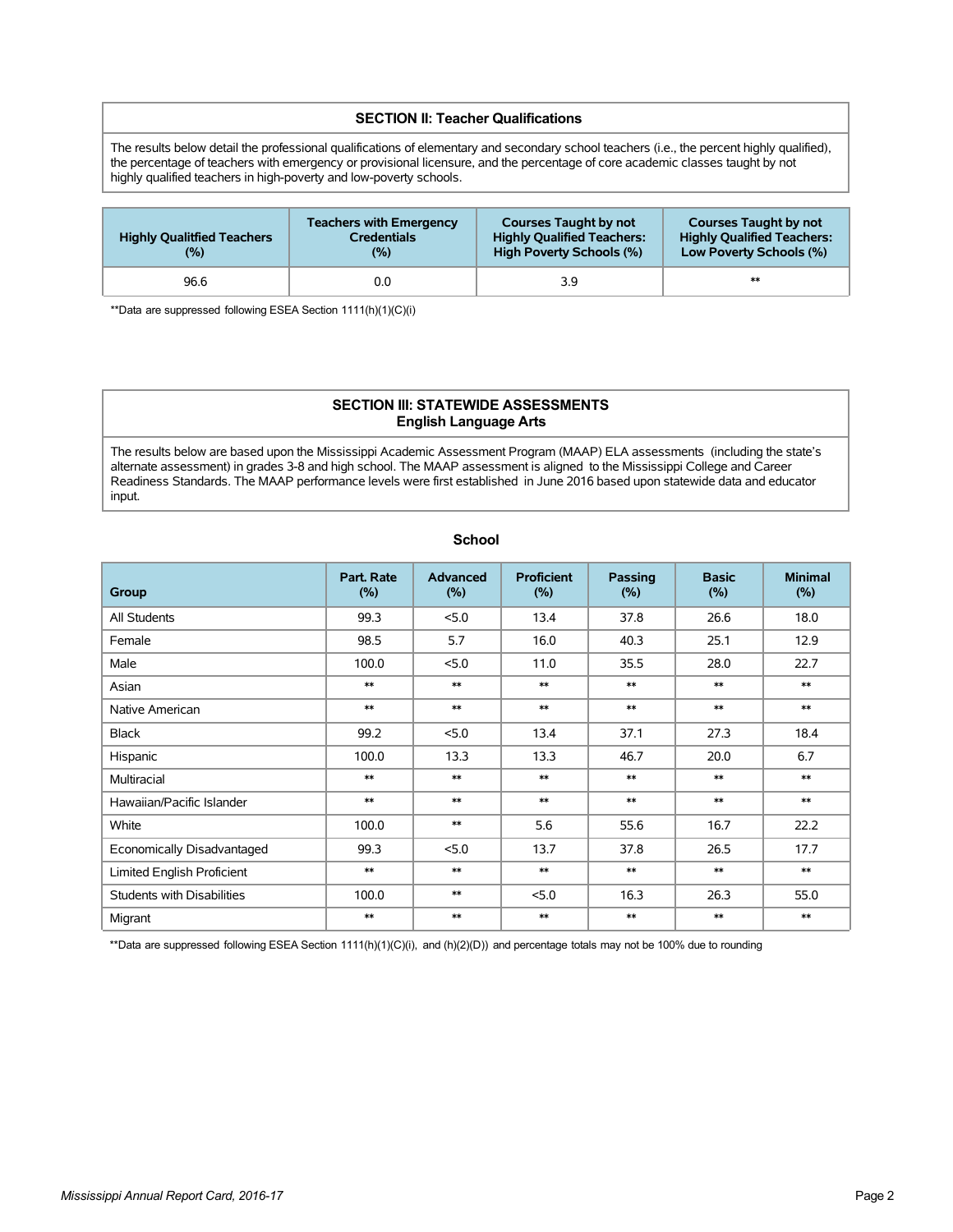### **SECTION III: STATEWIDE ASSESSMENTS (continued) English Language Arts**

 **District**

| Group                             | Part. Rate<br>(%) | Advanced<br>(%) | <b>Proficient</b><br>(%) | Passing<br>(%) | <b>Basic</b><br>(%) | <b>Minimal</b><br>(%) |
|-----------------------------------|-------------------|-----------------|--------------------------|----------------|---------------------|-----------------------|
| All Students                      | 98.8              | 5.0             | 16.9                     | 35.2           | 29.3                | 14.9                  |
| Female                            | 98.8              | 5.0             | 19.0                     | 36.9           | 29.7                | 9.7                   |
| Male                              | 98.8              | 5.0             | 15.0                     | 33.7           | 29.0                | 19.5                  |
| Asian                             | $**$              | $**$            | $**$                     | $**$           | $**$                | $**$                  |
| Native American                   | $**$              | $**$            | $**$                     | $**$           | $**$                | $**$                  |
| Black                             | 98.8              | 5.0             | 16.4                     | 35.1           | 30.1                | 15.0                  |
| Hispanic                          | 98.9              | 5.6             | 18.9                     | 33.3           | 27.8                | 14.4                  |
| Multiracial                       | 100.0             | 5.0             | 27.3                     | 45.5           | 24.2                | $**$                  |
| Hawaiian/Pacific Islander         | $**$              | $**$            | $**$                     | $**$           | $**$                | $**$                  |
| White                             | 98.6              | 8.8             | 20.6                     | 39.7           | 13.2                | 17.6                  |
| Economically Disadvantaged        | 99.0              | 5.0             | 17.0                     | 35.0           | 29.6                | 14.7                  |
| Limited English Proficient        | 98.4              | $**$            | 7.9                      | 33.3           | 36.5                | 22.2                  |
| <b>Students with Disabilities</b> | 98.0              | $**$            | 5.0                      | 15.0           | 31.6                | 48.4                  |
| Migrant                           | $**$              | $**$            | $**$                     | $**$           | $**$                | $**$                  |

\*\*Data are suppressed following ESEA Section 1111(h)(1)(C)(i), and (h)(2)(D)) and percentage totals may not be 100% due to rounding

 **State**

| Group                             | Part. Rate<br>(%) | <b>Advanced</b><br>(%) | <b>Proficient</b><br>$(\% )$ | <b>Passing</b><br>(%) | <b>Basic</b><br>(%) | <b>Minimal</b><br>(%) |
|-----------------------------------|-------------------|------------------------|------------------------------|-----------------------|---------------------|-----------------------|
| All Students                      | 99.1              | 8.7                    | 26.3                         | 32.9                  | 21.5                | 10.6                  |
| Female                            | 99.3              | 10.3                   | 28.6                         | 33.6                  | 19.9                | 7.6                   |
| Male                              | 98.8              | 7.3                    | 24.1                         | 32.3                  | 23.0                | 13.4                  |
| Asian                             | 99.4              | 23.9                   | 34.3                         | 23.1                  | 10.1                | 8.6                   |
| Native American                   | 98.2              | 5.3                    | 23.9                         | 39.3                  | 22.1                | 9.4                   |
| Black                             | 99.0              | 5.0                    | 17.7                         | 34.8                  | 29.2                | 14.9                  |
| Hispanic                          | 99.1              | 6.7                    | 24.5                         | 33.6                  | 22.2                | 13.0                  |
| Multiracial                       | 98.6              | 9.2                    | 32.8                         | 33.0                  | 17.6                | 7.4                   |
| Hawaiian/Pacific Islander         | 97.9              | 15.0                   | 29.3                         | 26.4                  | 16.4                | 12.9                  |
| White                             | 99.1              | 14.6                   | 35.8                         | 31.0                  | 13.1                | 5.6                   |
| Economically Disadvantaged        | 99.0              | 5.0                    | 20.9                         | 34.8                  | 26.3                | 13.3                  |
| Limited English Proficient        | 99.0              | 5.0                    | 14.9                         | 32.5                  | 29.8                | 20.1                  |
| <b>Students with Disabilities</b> | 97.6              | 5.0                    | 8.0                          | 19.4                  | 30.7                | 40.6                  |
| Migrant                           | 97.8              | 5.0                    | 28.9                         | 25.6                  | 25.6                | 18.9                  |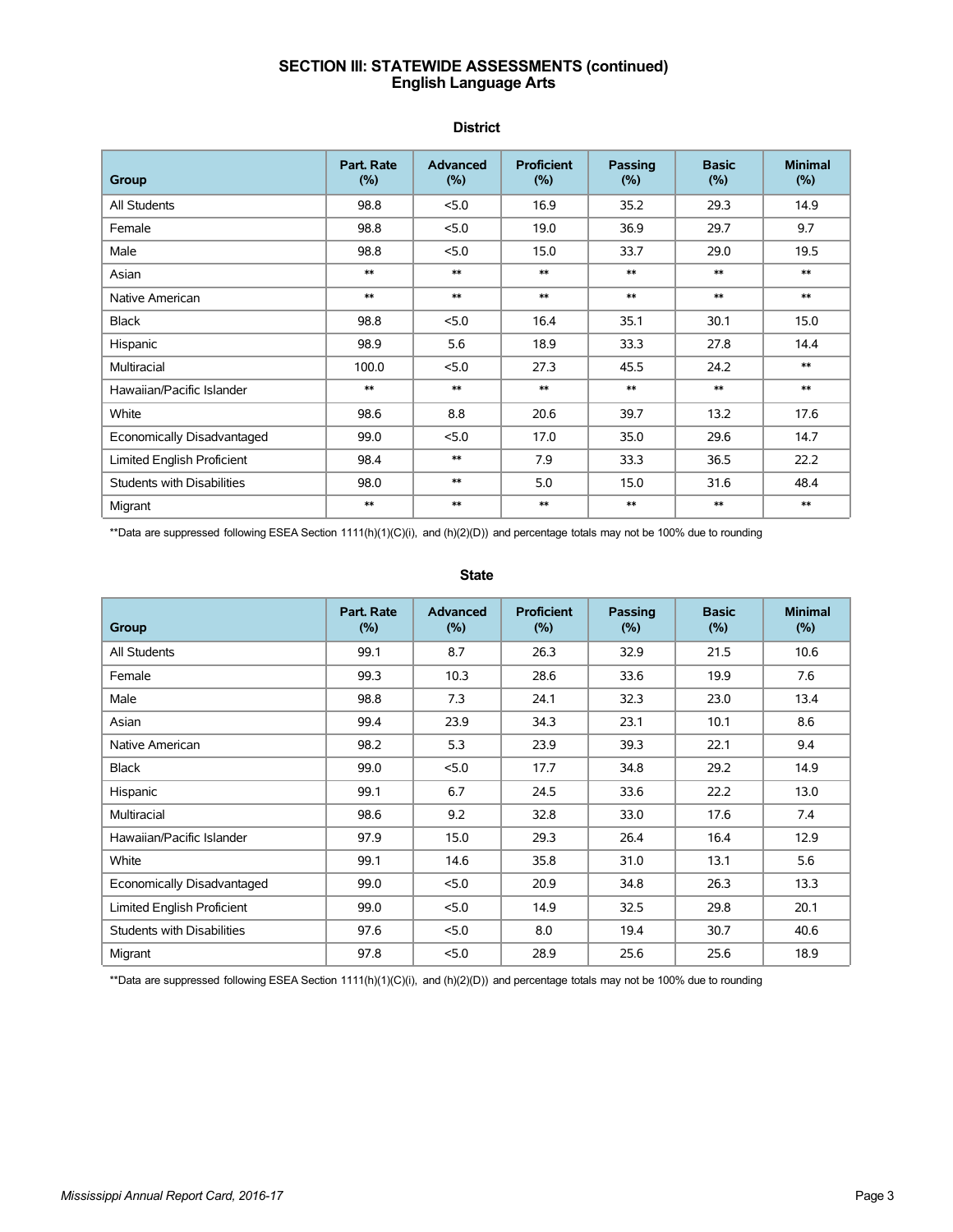#### **SECTION III: STATEWIDE ASSESSMENTS Mathematics**

The results below are based upon the Mississippi Academic Assessment Program (MAAP) mathematics assessments (including the state's alternate assessment) in grades 3-8 and high school. The MAAP assessment is aligned to the Mississippi College and Career Readiness Standards. The MAAP performance levels were first established in June 2016 based upon statewide data and educator input.

| Group                             | Part. Rate<br>(%) | <b>Advanced</b><br>(%) | <b>Proficient</b><br>(%) | Passing<br>(%) | <b>Basic</b><br>(%) | <b>Minimal</b><br>(%) |
|-----------------------------------|-------------------|------------------------|--------------------------|----------------|---------------------|-----------------------|
| All Students                      | 99.3              | 5.1                    | 23.3                     | 36.9           | 25.9                | 8.8                   |
| Female                            | 98.9              | 5.7                    | 23.5                     | 37.1           | 25.8                | 8.0                   |
| Male                              | 99.6              | 5.0                    | 23.1                     | 36.7           | 26.0                | 9.6                   |
| Asian                             | $**$              | $**$                   | $**$                     | $**$           | $**$                | $**$                  |
| Native American                   | $**$              | $**$                   | $**$                     | $**$           | $**$                | $**$                  |
| Black                             | 99.2              | 5.0                    | 22.6                     | 38.3           | 26.9                | 8.0                   |
| Hispanic                          | 100.0             | 26.7                   | 33.3                     | $**$           | 26.7                | 13.3                  |
| Multiracial                       | $**$              | $**$                   | $**$                     | $**$           | $**$                | $**$                  |
| Hawaiian/Pacific Islander         | $**$              | $**$                   | $**$                     | $**$           | $**$                | $**$                  |
| White                             | 100.0             | $**$                   | 27.8                     | 33.3           | 11.1                | 27.8                  |
| Economically Disadvantaged        | 99.3              | 5.3                    | 23.5                     | 36.8           | 25.8                | 8.6                   |
| Limited English Proficient        | $**$              | $**$                   | $**$                     | $**$           | $**$                | $**$                  |
| <b>Students with Disabilities</b> | 100.0             | $**$                   | 5.0                      | 26.3           | 38.8                | 33.8                  |
| Migrant                           | $**$              | $**$                   | $**$                     | $**$           | $**$                | $**$                  |

# **School**

\*\*Data are suppressed following ESEA Section 1111(h)(1)(C)(i), and (h)(2)(D)) and percentage totals may not be 100% due to rounding

| Group                      | Part. Rate<br>$(\% )$ | <b>Advanced</b><br>(% ) | <b>Proficient</b><br>(%) | Passing<br>(%) | <b>Basic</b><br>(%) | <b>Minimal</b><br>(% ) |
|----------------------------|-----------------------|-------------------------|--------------------------|----------------|---------------------|------------------------|
| All Students               | 98.8                  | 5.0                     | 18.4                     | 39.4           | 28.0                | 10.3                   |
| Female                     | 98.8                  | < 5.0                   | 20.8                     | 39.5           | 27.2                | 8.3                    |
| Male                       | 98.8                  | 5.0                     | 16.3                     | 39.2           | 28.9                | 12.1                   |
| Asian                      | $**$                  | $**$                    | $**$                     | $**$           | $**$                | $**$                   |
| Native American            | $**$                  | $**$                    | $**$                     | $**$           | $**$                | $**$                   |
| <b>Black</b>               | 98.8                  | < 5.0                   | 17.7                     | 40.2           | 29.0                | 10.1                   |
| Hispanic                   | 98.9                  | 10.8                    | 24.7                     | 30.1           | 23.7                | 10.8                   |
| Multiracial                | 100.0                 | 8.8                     | 38.2                     | 38.2           | 14.7                | $**$                   |
| Hawaiian/Pacific Islander  | $**$                  | $**$                    | $**$                     | $**$           | $**$                | $**$                   |
| White                      | 98.6                  | 14.3                    | 20.0                     | 31.4           | 14.3                | 20.0                   |
| Economically Disadvantaged | 99.1                  | 5.0                     | 18.5                     | 39.3           | 28.0                | 10.2                   |
| Limited English Proficient | 98.4                  | 5.0                     | 20.6                     | 31.7           | 28.6                | 17.5                   |
| Students with Disabilities | 97.3                  | < 5.0                   | 5.0                      | 15.0           | 38.1                | 41.6                   |
| Migrant                    | $**$                  | $**$                    | $**$                     | $**$           | $**$                | $**$                   |

### **District**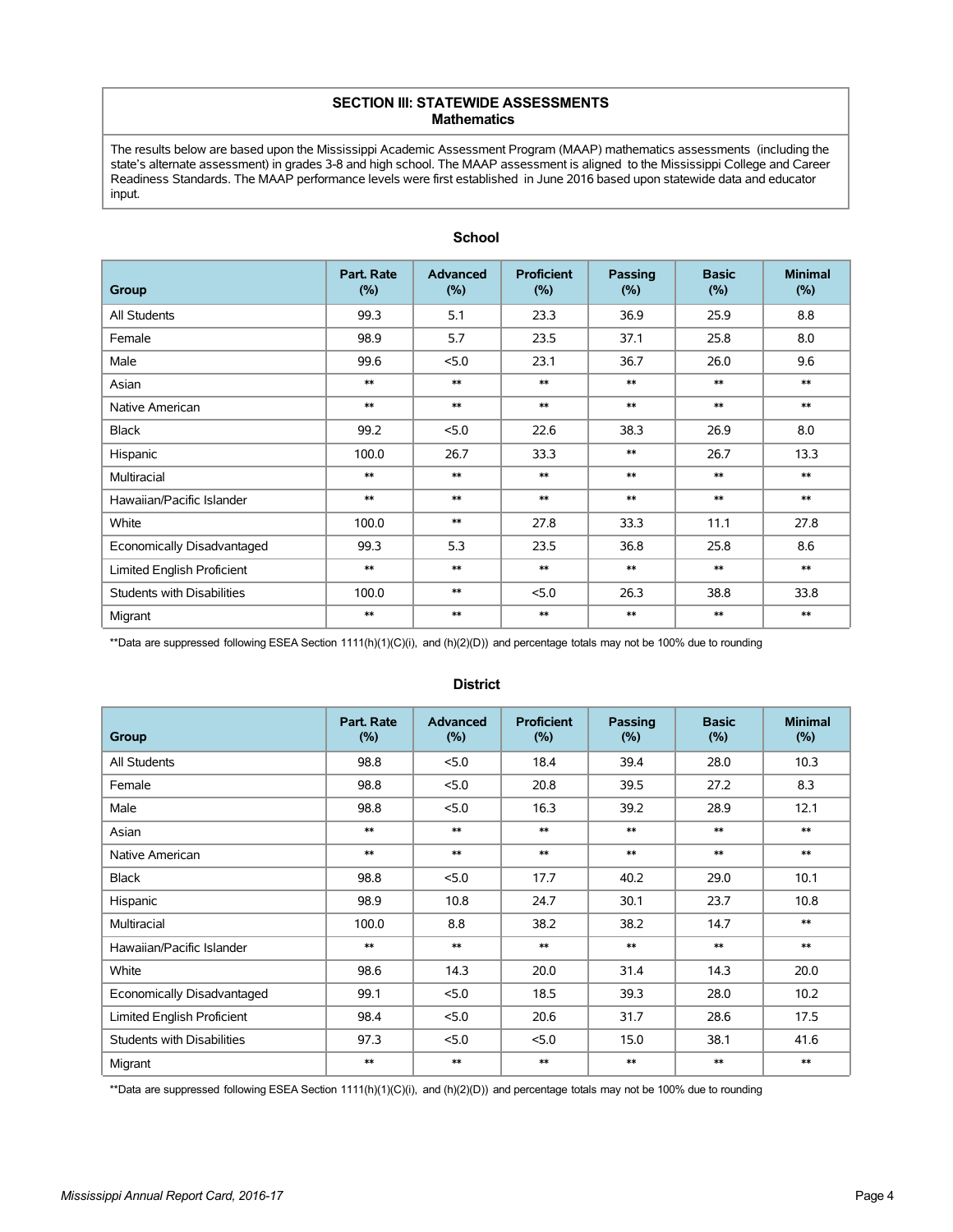# **SECTION III: STATEWIDE ASSESSMENTS (continued) Mathematics**

 **State**

| Group                      | Part. Rate<br>(%) | <b>Advanced</b><br>(%) | <b>Proficient</b><br>(%) | <b>Passing</b><br>(%) | <b>Basic</b><br>(%) | <b>Minimal</b><br>(%) |
|----------------------------|-------------------|------------------------|--------------------------|-----------------------|---------------------|-----------------------|
| All Students               | 98.8              | 9.4                    | 27.1                     | 32.9                  | 22.8                | 7.8                   |
| Female                     | 99.0              | 9.4                    | 28.7                     | 33.8                  | 21.8                | 6.3                   |
| Male                       | 98.5              | 9.4                    | 25.5                     | 31.9                  | 23.8                | 9.3                   |
| Asian                      | 99.3              | 37.3                   | 34.0                     | 18.4                  | 6.8                 | 5.0                   |
| Native American            | 98.0              | 8.2                    | 28.8                     | 36.5                  | 21.7                | 5.0                   |
| <b>Black</b>               | 98.6              | 5.0                    | 18.6                     | 35.3                  | 31.6                | 11.1                  |
| Hispanic                   | 98.7              | 9.1                    | 30.0                     | 34.0                  | 19.6                | 7.3                   |
| Multiracial                | 98.6              | 11.1                   | 31.1                     | 34.2                  | 17.9                | 5.6                   |
| Hawaiian/Pacific Islander  | 97.2              | 19.1                   | 36.9                     | 20.6                  | 17.0                | 6.4                   |
| White                      | 98.9              | 15.4                   | 36.1                     | 30.3                  | 13.7                | 5.0                   |
| Economically Disadvantaged | 98.7              | 5.0                    | 21.8                     | 35.1                  | 28.2                | 9.8                   |
| Limited English Proficient | 98.8              | 6.1                    | 24.0                     | 35.4                  | 24.5                | 10.0                  |
| Students with Disabilities | 97.6              | 5.0                    | 8.4                      | 20.8                  | 36.1                | 32.7                  |
| Migrant                    | 98.9              | 8.1                    | 16.3                     | 31.4                  | 29.1                | 15.1                  |

\*\*Data are suppressed following ESEA Section 1111(h)(1)(C)(i), and (h)(2)(D)) and percentage totals may not be 100% due to rounding

### **SECTION III: STATEWIDE ASSESSMENTS Science**

The below results are based upon The Mississippi Science Test, Second Edition (MST2) and the Biology I test. MST2 is an assessment (including the state's alternate assessment) administered to students in grades 5 and 8 and measures student achievement in science based upon the 2010 Mississippi Science Framework (or Mississippi Extended Science Framework). In high school, the Biology I assessment is a measure of student achievement and is also based on the 2010 Mississippi Science Frameworks.

| Group                             | Part. Rate<br>(%) | <b>Advanced</b><br>(%) | <b>Proficient</b><br>(%) | Passing<br>(%) | <b>Basic</b><br>(%) | <b>Minimal</b><br>(%) |
|-----------------------------------|-------------------|------------------------|--------------------------|----------------|---------------------|-----------------------|
| All Students                      | 99.6              | 8.0                    | 38.0                     | $**$           | 35.2                | 18.8                  |
| Female                            | 99.1              | 7.3                    | 36.7                     | $**$           | 37.6                | 18.3                  |
| Male                              | 100.0             | 8.5                    | 39.0                     | $**$           | 33.3                | 19.1                  |
| Asian                             | $**$              | $**$                   | $**$                     | $**$           | $**$                | $**$                  |
| Native American                   | $**$              | $**$                   | $**$                     | $**$           | $**$                | $**$                  |
| <b>Black</b>                      | 99.6              | 7.9                    | 38.4                     | $**$           | 35.4                | 18.3                  |
| Hispanic                          | $**$              | $\ast\ast$             | $\ast\ast$               | $**$           | $**$                | $**$                  |
| Multiracial                       | $**$              | $**$                   | $**$                     | $**$           | $**$                | $**$                  |
| Hawaiian/Pacific Islander         | $**$              | $**$                   | $**$                     | $**$           | $**$                | $**$                  |
| White                             | 100.0             | $**$                   | 40.0                     | $**$           | 30.0                | 30.0                  |
| Economically Disadvantaged        | 99.6              | 8.1                    | 38.2                     | $**$           | 35.4                | 18.3                  |
| Limited English Proficient        | $**$              | $**$                   | $**$                     | $**$           | $**$                | $**$                  |
| <b>Students with Disabilities</b> | 100.0             | $**$                   | 13.5                     | $**$           | 35.1                | 51.4                  |
| Migrant                           | $**$              | $**$                   | $**$                     | $**$           | $\ast\ast$          | $**$                  |

### **School**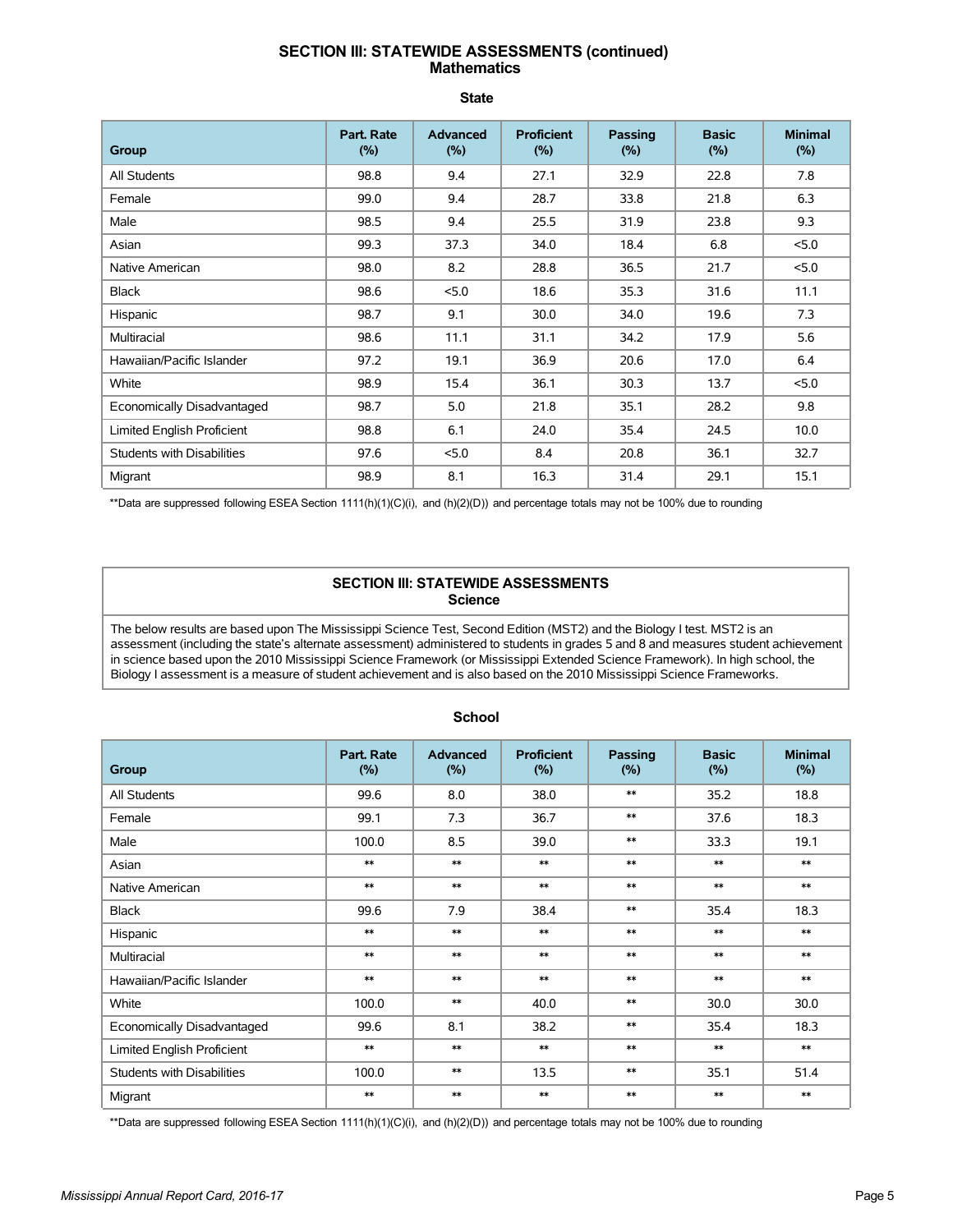# **SECTION III: STATEWIDE ASSESSMENTS (continued) Science**

### **District**

| Group                             | Part, Rate<br>(%) | <b>Advanced</b><br>(%) | <b>Proficient</b><br>$(\% )$ | Passing<br>(%) | <b>Basic</b><br>(%) | <b>Minimal</b><br>(%) |
|-----------------------------------|-------------------|------------------------|------------------------------|----------------|---------------------|-----------------------|
| All Students                      | 96.6              | 8.3                    | 32.7                         | $**$           | 31.0                | 27.9                  |
| Female                            | 96.9              | 9.9                    | 34.5                         | $**$           | 31.9                | 23.7                  |
| Male                              | 96.4              | 7.0                    | 31.3                         | $**$           | 30.4                | 31.3                  |
| Asian                             | $**$              | $**$                   | $\ast\ast$                   | $**$           | $**$                | $**$                  |
| Native American                   | $**$              | $**$                   | $**$                         | $**$           | $**$                | $**$                  |
| <b>Black</b>                      | 97.0              | 7.1                    | 32.1                         | $**$           | 32.1                | 28.8                  |
| Hispanic                          | 100.0             | 20.8                   | 37.5                         | $**$           | 16.7                | 25.0                  |
| Multiracial                       | 100.0             | 28.6                   | 42.9                         | $**$           | 21.4                | 7.1                   |
| Hawaiian/Pacific Islander         | $**$              | $**$                   | $**$                         | $**$           | $**$                | $**$                  |
| White                             | 85.3              | 13.8                   | 37.9                         | $**$           | 27.6                | 20.7                  |
| Economically Disadvantaged        | 97.3              | 8.2                    | 33.1                         | $**$           | 31.1                | 27.7                  |
| Limited English Proficient        | 100.0             | 11.8                   | 29.4                         | $**$           | 17.6                | 41.2                  |
| <b>Students with Disabilities</b> | 90.3              | 5.0                    | 9.8                          | $**$           | 30.4                | 58.9                  |
| Migrant                           | $**$              | $**$                   | $**$                         | $**$           | $**$                | $**$                  |

\*\*Data are suppressed following ESEA Section 1111(h)(1)(C)(i), and (h)(2)(D)) and percentage totals may not be 100% due to rounding

#### **State**

| Group                             | Part. Rate<br>(%) | <b>Advanced</b><br>(%) | <b>Proficient</b><br>(%) | <b>Passing</b><br>(%) | <b>Basic</b><br>(%) | <b>Minimal</b><br>(%) |
|-----------------------------------|-------------------|------------------------|--------------------------|-----------------------|---------------------|-----------------------|
| All Students                      | 98.5              | 17.5                   | 41.0                     | $**$                  | 26.0                | 15.5                  |
| Female                            | 98.9              | 16.1                   | 43.1                     | $**$                  | 27.2                | 13.6                  |
| Male                              | 98.1              | 18.8                   | 38.9                     | $**$                  | 24.9                | 17.3                  |
| Asian                             | 99.2              | 43.5                   | 37.3                     | $**$                  | 8.7                 | 10.5                  |
| Native American                   | 97.2              | 12.4                   | 41.8                     | $**$                  | 26.2                | 19.5                  |
| Black                             | 98.2              | 7.4                    | 35.0                     | $**$                  | 34.4                | 23.2                  |
| Hispanic                          | 98.5              | 15.9                   | 42.3                     | $**$                  | 25.4                | 16.3                  |
| Multiracial                       | 98.1              | 23.0                   | 44.5                     | $**$                  | 21.2                | 11.2                  |
| Hawaiian/Pacific Islander         | 100.0             | 27.5                   | 41.2                     | $**$                  | 23.5                | 7.8                   |
| White                             | 98.8              | 28.1                   | 47.6                     | $**$                  | 17.3                | 7.0                   |
| Economically Disadvantaged        | 98.3              | 10.8                   | 38.0                     | $**$                  | 31.1                | 20.1                  |
| <b>Limited English Proficient</b> | 98.6              | 8.9                    | 32.2                     | $**$                  | 31.8                | 27.1                  |
| Students with Disabilities        | 96.8              | 5.0                    | 18.1                     | $**$                  | 30.1                | 47.5                  |
| Migrant                           | 100.0             | 10.9                   | 32.6                     | $**$                  | 23.9                | 32.6                  |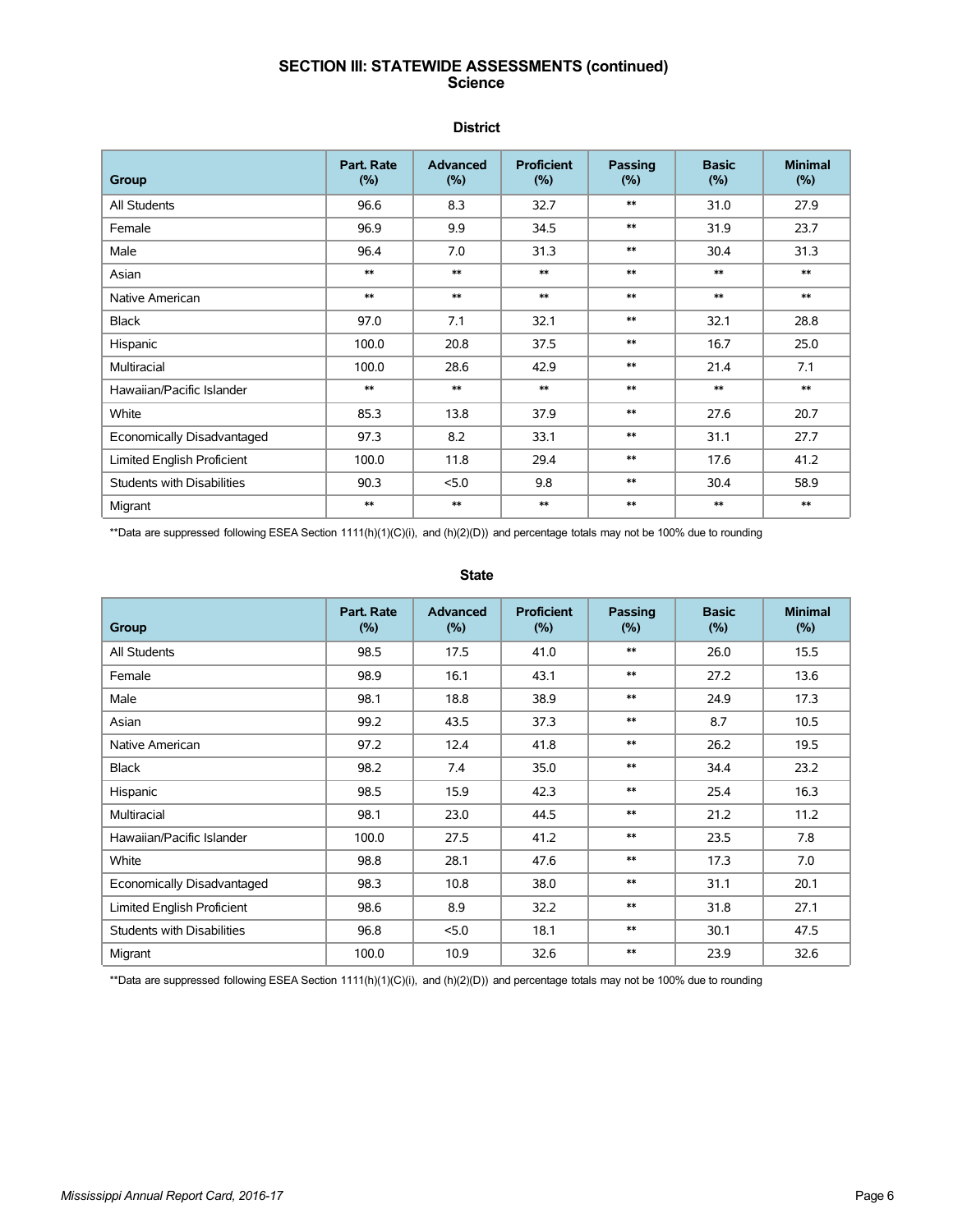### **SECTION IV: STATEWIDE ACHIEVMENT 2-Year Trend in Proficiency**

The results below are based upon MAAP assessment results reported in 2017 and 2016 for students scoring Proficient or Advanced (Level 4 or Level 5) in English language arts (ELA), mathematics or science.

| <b>Grade-Level</b> | <b>ELA 2017</b><br>% Proficient | <b>ELA 2016</b><br>% Proficient | <b>Math 2017</b><br>% Proficient | <b>Math 2016</b><br>% Proficient | Science 2017<br>% Proficient | Science 2016<br>% Proficient |
|--------------------|---------------------------------|---------------------------------|----------------------------------|----------------------------------|------------------------------|------------------------------|
| 3rd Grade          | $**$                            | $**$                            | $**$                             | $**$                             | $**$                         | $**$                         |
| 4th Grade          | $**$                            | $**$                            | $**$                             | $**$                             | $**$                         | $**$                         |
| 5th Grade          | $**$                            | $**$                            | $**$                             | $**$                             | $**$                         | $**$                         |
| 6th Grade          | $**$                            | $**$                            | $**$                             | $**$                             | $**$                         | $**$                         |
| 7th Grade          | 17.3                            | 18.9                            | 30.3                             | 24.3                             | $**$                         | $**$                         |
| 8th Grade          | 18.5                            | 25.7                            | 27.0                             | 25.5                             | 47.1                         | 51.1                         |
| <b>High School</b> | $**$                            | $**$                            | $**$                             | $**$                             | $**$                         | $**$                         |

\*\*Data are suppressed following ESEA Section 1111(h)(1)(C)(i)

### **SECTION V: ENGLISH LEARNER EXEMPTION**

The below results are provided to show the number of English learners exempted from statewide testing. ESEA regulations (34 C.F.R. 200.6(b)(4)(i)(A)) affords states the flexibility to exclude English Learners in their first 12 months of schooling in the United States from one administration of the reading/language arts assessment.

| Group                 | <b>Exemptions</b> |
|-----------------------|-------------------|
| English-learners (EL) | ∗∗                |